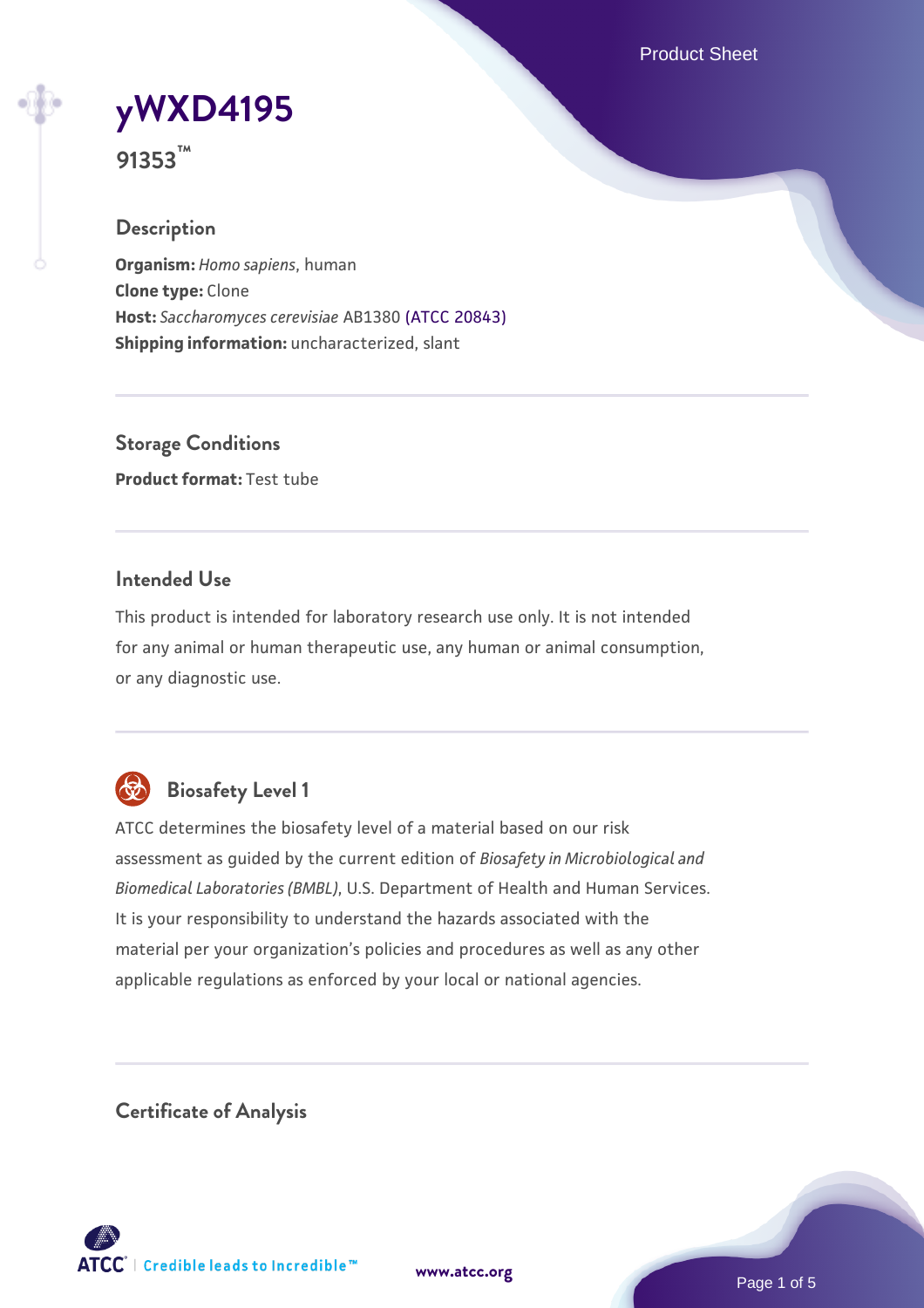# **[yWXD4195](https://www.atcc.org/products/91353)** Product Sheet **91353**

For batch-specific test results, refer to the applicable certificate of analysis that can be found at www.atcc.org.

# **Insert Information**

**Type of DNA:** genomic **Genome:** Homo sapiens **Chromosome:** X X pter-q27.3 **Gene name:** DNA Segment, single copy **Gene product:** DNA Segment, single copy [DXS2691] **Gene symbol:** DXS2691 **Contains complete coding sequence:** Unknown **Insert end:** EcoRI

# **Vector Information**

**Construct size (kb):** 110.0 **Intact vector size:** 11.454 **Vector name:** pYAC4 **Type of vector:** YAC **Host range:** *Saccharomyces cerevisiae*; *Escherichia coli* **Vector information:** other: telomere, 3548-4235 other: telomere, 6012-6699 Cross references: DNA Seq. Acc.: U01086 **Cloning sites:** EcoRI **Markers:** SUP4; HIS3; ampR; URA3; TRP1 **Replicon:** pMB1, 7186-7186; ARS1, 9632-10376

# **Growth Conditions**

**Medium:** 



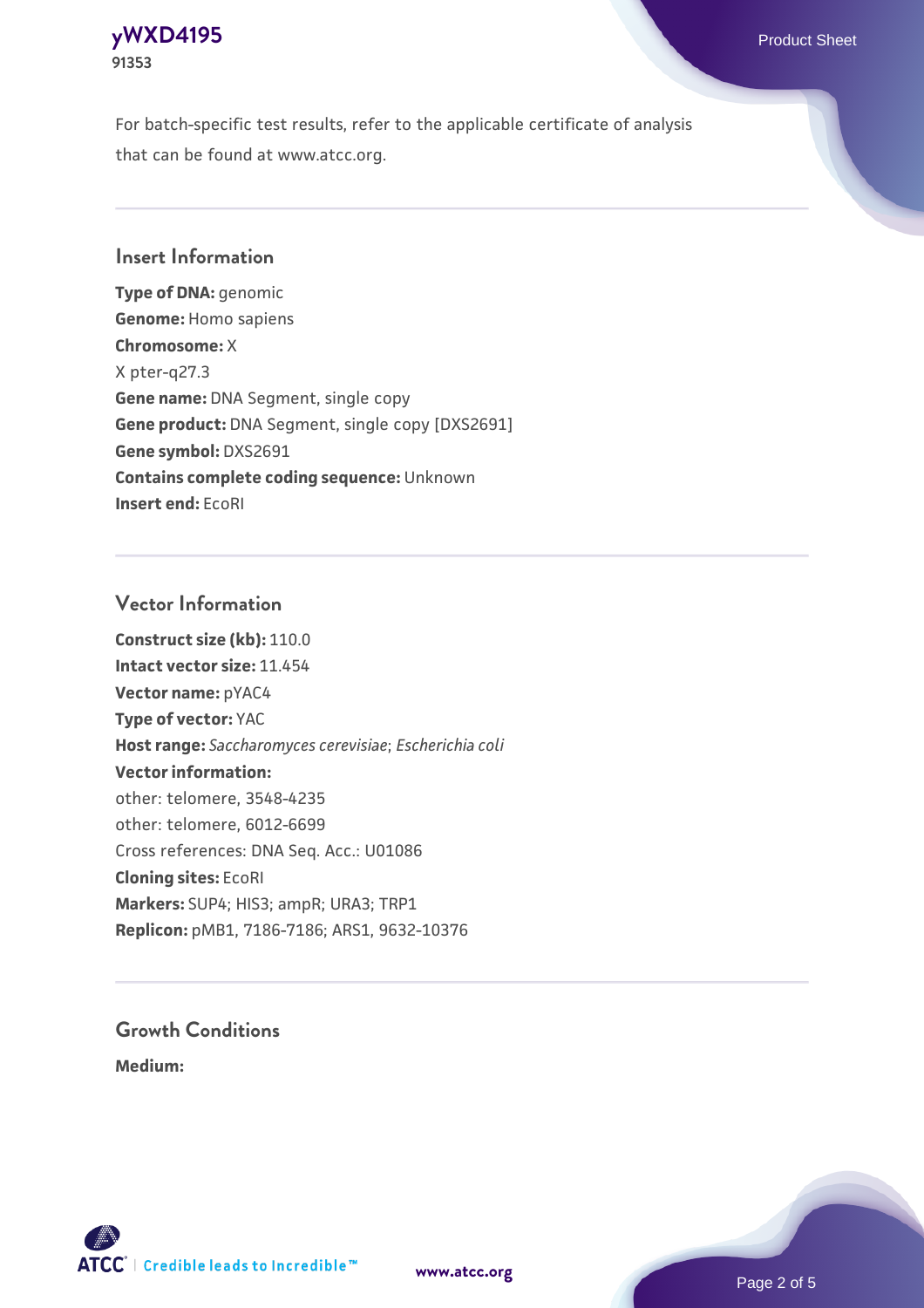#### **[yWXD4195](https://www.atcc.org/products/91353)** Product Sheet **91353**

[ATCC Medium 1245: YEPD](https://www.atcc.org/-/media/product-assets/documents/microbial-media-formulations/1/2/4/5/atcc-medium-1245.pdf?rev=705ca55d1b6f490a808a965d5c072196) **Temperature:** 30°C

#### **Notes**

More information may be available from ATCC (http://www.atcc.org or 703- 365-2620).

# **Material Citation**

If use of this material results in a scientific publication, please cite the material in the following manner: yWXD4195 (ATCC 91353)

# **References**

References and other information relating to this material are available at www.atcc.org.

# **Warranty**

The product is provided 'AS IS' and the viability of ATCC® products is warranted for 30 days from the date of shipment, provided that the customer has stored and handled the product according to the information included on the product information sheet, website, and Certificate of Analysis. For living cultures, ATCC lists the media formulation and reagents that have been found to be effective for the product. While other unspecified media and reagents may also produce satisfactory results, a change in the ATCC and/or depositor-recommended protocols may affect the recovery, growth, and/or function of the product. If an alternative medium formulation or reagent is used, the ATCC warranty for viability is no longer



**[www.atcc.org](http://www.atcc.org)**

Page 3 of 5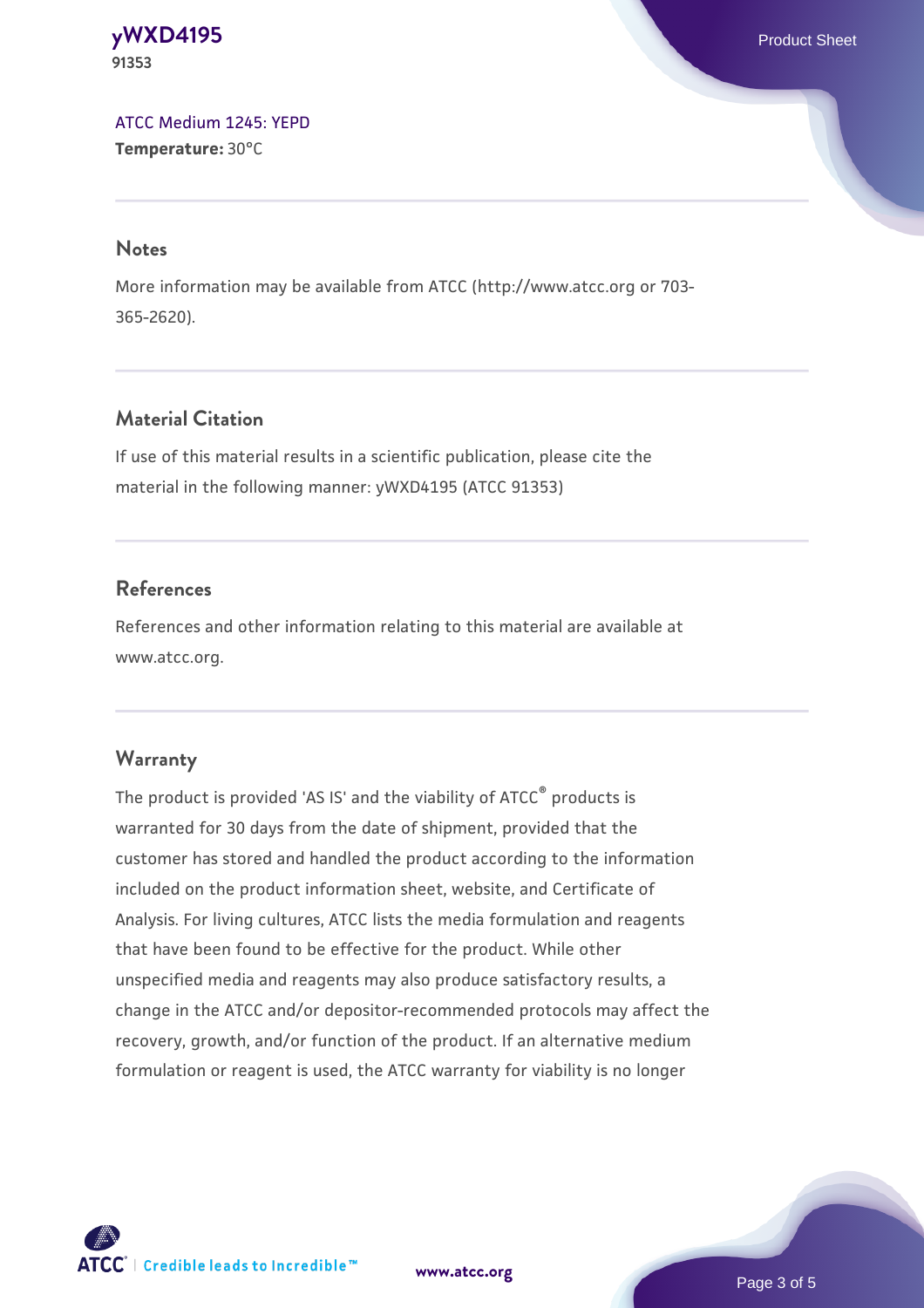**[yWXD4195](https://www.atcc.org/products/91353)** Product Sheet **91353**

valid. Except as expressly set forth herein, no other warranties of any kind are provided, express or implied, including, but not limited to, any implied warranties of merchantability, fitness for a particular purpose, manufacture according to cGMP standards, typicality, safety, accuracy, and/or noninfringement.

#### **Disclaimers**

This product is intended for laboratory research use only. It is not intended for any animal or human therapeutic use, any human or animal consumption, or any diagnostic use. Any proposed commercial use is prohibited without a license from ATCC.

While ATCC uses reasonable efforts to include accurate and up-to-date information on this product sheet, ATCC makes no warranties or representations as to its accuracy. Citations from scientific literature and patents are provided for informational purposes only. ATCC does not warrant that such information has been confirmed to be accurate or complete and the customer bears the sole responsibility of confirming the accuracy and completeness of any such information.

This product is sent on the condition that the customer is responsible for and assumes all risk and responsibility in connection with the receipt, handling, storage, disposal, and use of the ATCC product including without limitation taking all appropriate safety and handling precautions to minimize health or environmental risk. As a condition of receiving the material, the customer agrees that any activity undertaken with the ATCC product and any progeny or modifications will be conducted in compliance with all applicable laws, regulations, and guidelines. This product is provided 'AS IS' with no representations or warranties whatsoever except as expressly set forth herein and in no event shall ATCC, its parents, subsidiaries, directors, officers, agents, employees, assigns, successors, and affiliates be liable for indirect, special, incidental, or consequential damages of any kind in connection with or arising out of the customer's use of the product. While reasonable effort is made to ensure authenticity and reliability of materials on deposit, ATCC is not liable for damages arising from the misidentification or



**[www.atcc.org](http://www.atcc.org)**

Page 4 of 5